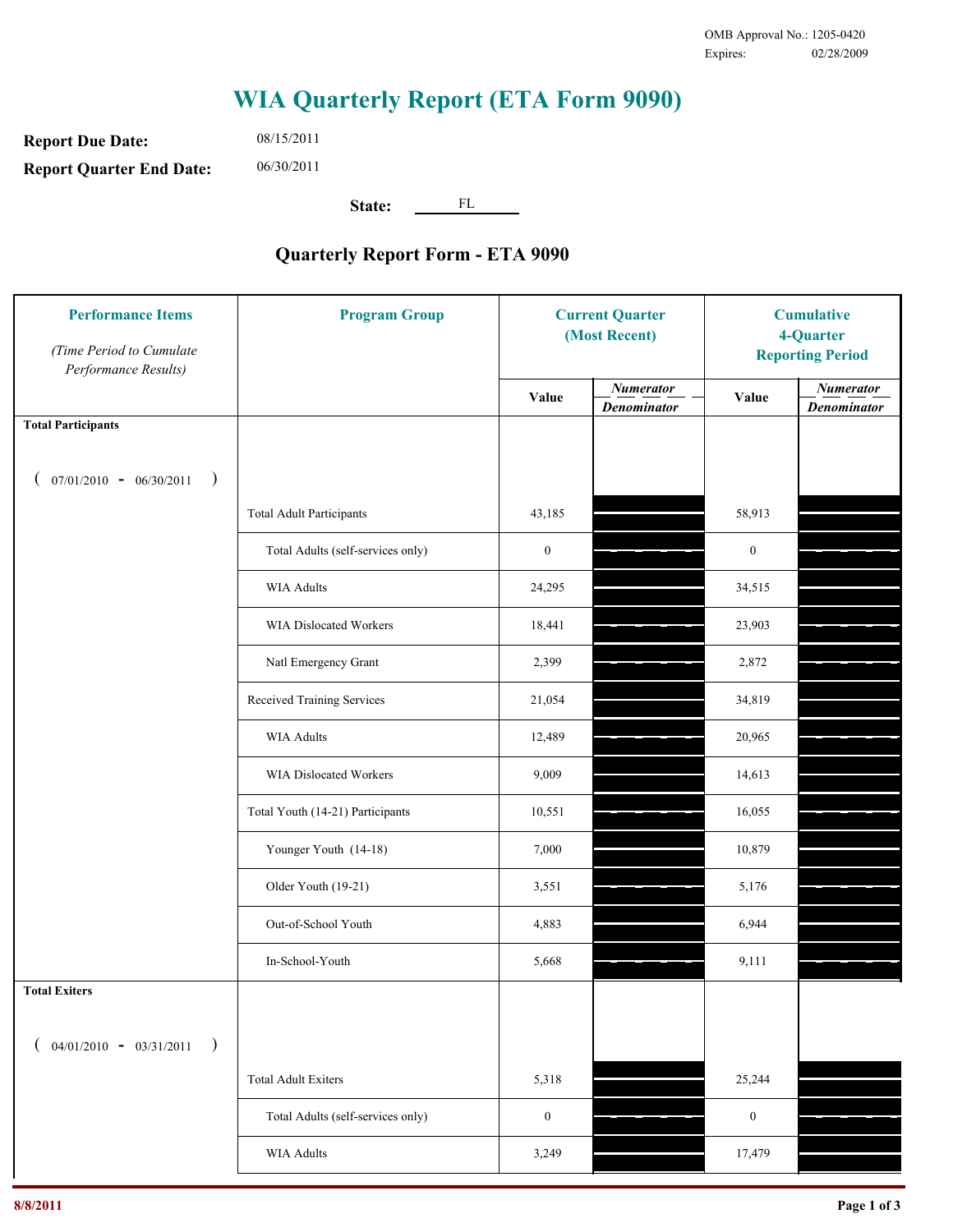| <b>Performance Items</b><br>(Time Period to Cumulate<br>Performance Results) | <b>Program Group</b>          | <b>Current Quarter</b><br>(Most Recent) |                                        | <b>Cumulative</b><br>4-Quarter<br><b>Reporting Period</b> |                                        |
|------------------------------------------------------------------------------|-------------------------------|-----------------------------------------|----------------------------------------|-----------------------------------------------------------|----------------------------------------|
|                                                                              |                               | Value                                   | <b>Numerator</b><br><b>Denominator</b> | Value                                                     | <b>Numerator</b><br><b>Denominator</b> |
|                                                                              | <b>WIA Dislocated Workers</b> | 2,036                                   |                                        | 7,612                                                     |                                        |
|                                                                              | Natl Emergency Grant          | 200                                     |                                        | 728                                                       |                                        |
|                                                                              | Total Youth (14-21) Exiters   | 1,058                                   |                                        | 7,475                                                     |                                        |
|                                                                              | Younger Youth (14-18)         | 526                                     |                                        | 5,179                                                     |                                        |
|                                                                              | Older Youth (19-21)           | 532                                     |                                        | 2,296                                                     |                                        |
|                                                                              | Out-of-School Youth           | 708                                     |                                        | 3,012                                                     |                                        |
|                                                                              | In-School Youth               | 350                                     |                                        | 4,463                                                     |                                        |
| <b>Placement in Employment or</b><br>Education                               |                               |                                         |                                        |                                                           |                                        |
| $10/01/2009 - 09/30/2010$<br>$\rightarrow$                                   |                               |                                         |                                        |                                                           |                                        |
|                                                                              | WIA Youth (14-21)             | 39.1                                    | 907<br>2,322                           | 49.1                                                      | 2,664<br>5,430                         |
| <b>Attainment of Degree or</b><br>Certification                              |                               |                                         |                                        |                                                           |                                        |
| $10/01/2009 - 09/30/2010$<br>$\rightarrow$                                   |                               |                                         |                                        |                                                           |                                        |
|                                                                              | WIA Youth (14-21)             | 55.1                                    | 1,339<br>2,428                         | 61.5                                                      | 3,496<br>5,687                         |
| <b>Literacy or Numeracy Gains</b>                                            |                               |                                         |                                        |                                                           |                                        |
| $07/01/2010$ - $06/30/2011$<br>$\rightarrow$                                 |                               |                                         |                                        |                                                           |                                        |
|                                                                              | WIA Youth (14-21)             | 20.9                                    | 123<br>589                             | 37.7                                                      | 823<br>2,184                           |
| Youth Diploma or Equivilance Rate                                            |                               |                                         |                                        |                                                           |                                        |
| $04/01/2010 - 03/31/2011$<br>$\rightarrow$                                   |                               |                                         |                                        |                                                           |                                        |
|                                                                              | WIA Younger Youth (14-18)     | 65.8                                    | 212                                    | 70.2                                                      | 1,400                                  |
| <b>Skill Attainment Rate</b>                                                 |                               |                                         | $\overline{322}$                       |                                                           | $\frac{1}{995}$                        |
|                                                                              |                               |                                         |                                        |                                                           |                                        |
| $04/01/2010 - 03/31/2011$<br>$\rightarrow$                                   |                               |                                         | 1,482                                  |                                                           | 8,387                                  |
| <b>Entered Employment Rate</b>                                               | WIA Younger Youth (14-18)     | 81.1                                    | 1,828                                  | 77.3                                                      | 10,844                                 |
|                                                                              |                               |                                         |                                        |                                                           |                                        |
| $10/01/2009 - 09/30/2010$<br>$\rightarrow$                                   |                               |                                         |                                        |                                                           |                                        |
|                                                                              | Adults                        | 78.4                                    | 1,210<br>1,544                         | 79.8                                                      | 4,857<br>6,085                         |
|                                                                              | Dislocated Workers            | 86.3                                    | 1,465<br>1,697                         | 84.2                                                      | 4,710<br>5,592                         |
|                                                                              | Older Youth (19-21)           | 55.7                                    | 267<br>479                             | 60.5                                                      | 941<br>1,555                           |